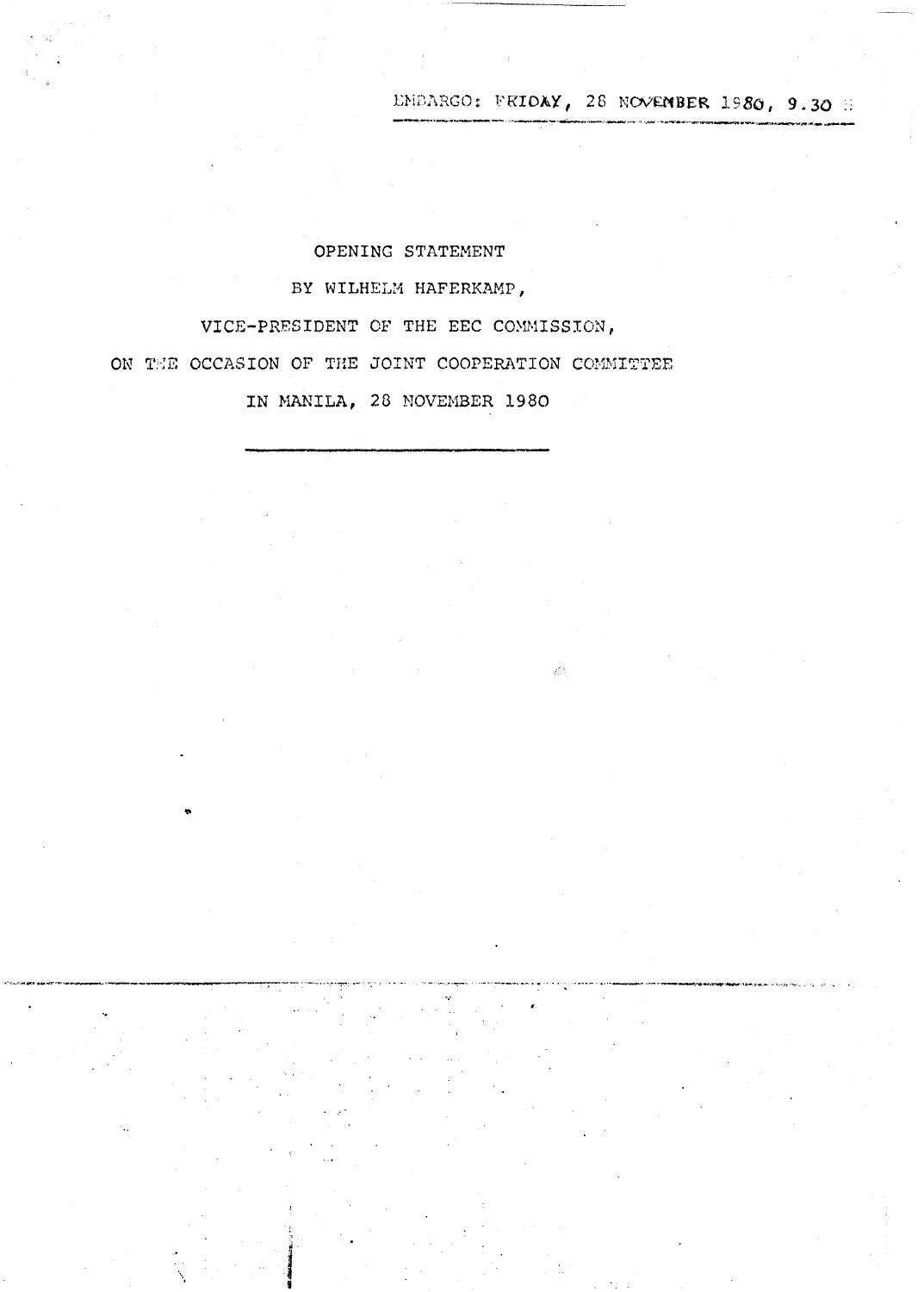Mr. Chairman, Minister Ingles, Your Excellencies, Ladies and Gentlemen,

More than seven months have passed

since ASEAN and EEC Ministers

have signed the Cooperation Agreement

and adopted the Joint Declaration on economic issues

in Kuala Lumpur.

In that declaration

"the Ministers agreed on the need

to maintain free and open trading conditions",

as well as on the need

to develop, expand and diversify trade between the Community and ASEAN to the fullest possible extent.

They also agreed

on promoting suitable arrangements among economic operators concerning long-term supply of raw materials and commodities.

#### They noted progress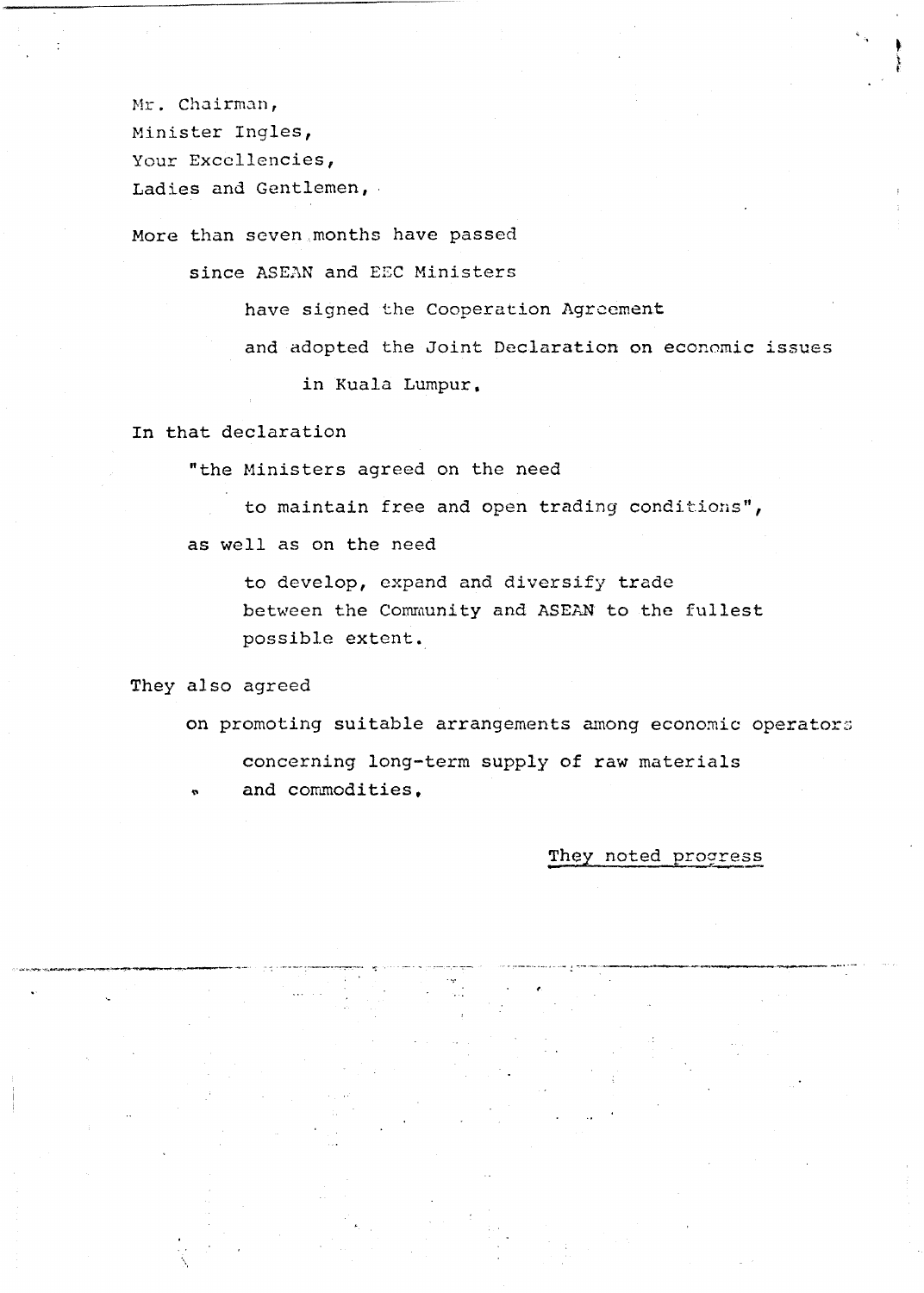They noted progress

made towards the establishment of the EC/ASEAN business council

and expressed their willingness

to cooperate on projects in agricultnre and food production,

In Kuala Lumpur we recognized the Cooperation Agreement

- 2 -

to be an important stepping stone in internaticnal cooperation,

We fully supported the contribution

which ASEAN makes to the political and economic stability in this part of the world.

Today we meet

in order to take stock of what has been done during the past 7 months

> in view of strengthening the cooperation between the European Community and ASEAN.

But we are here above all

in order to agree on practical ways of implementing

 $-$  to our mutual benefit  $-$ 

the agreement

that was signed on March 7 in Kuala Lumpur.

During the past seven months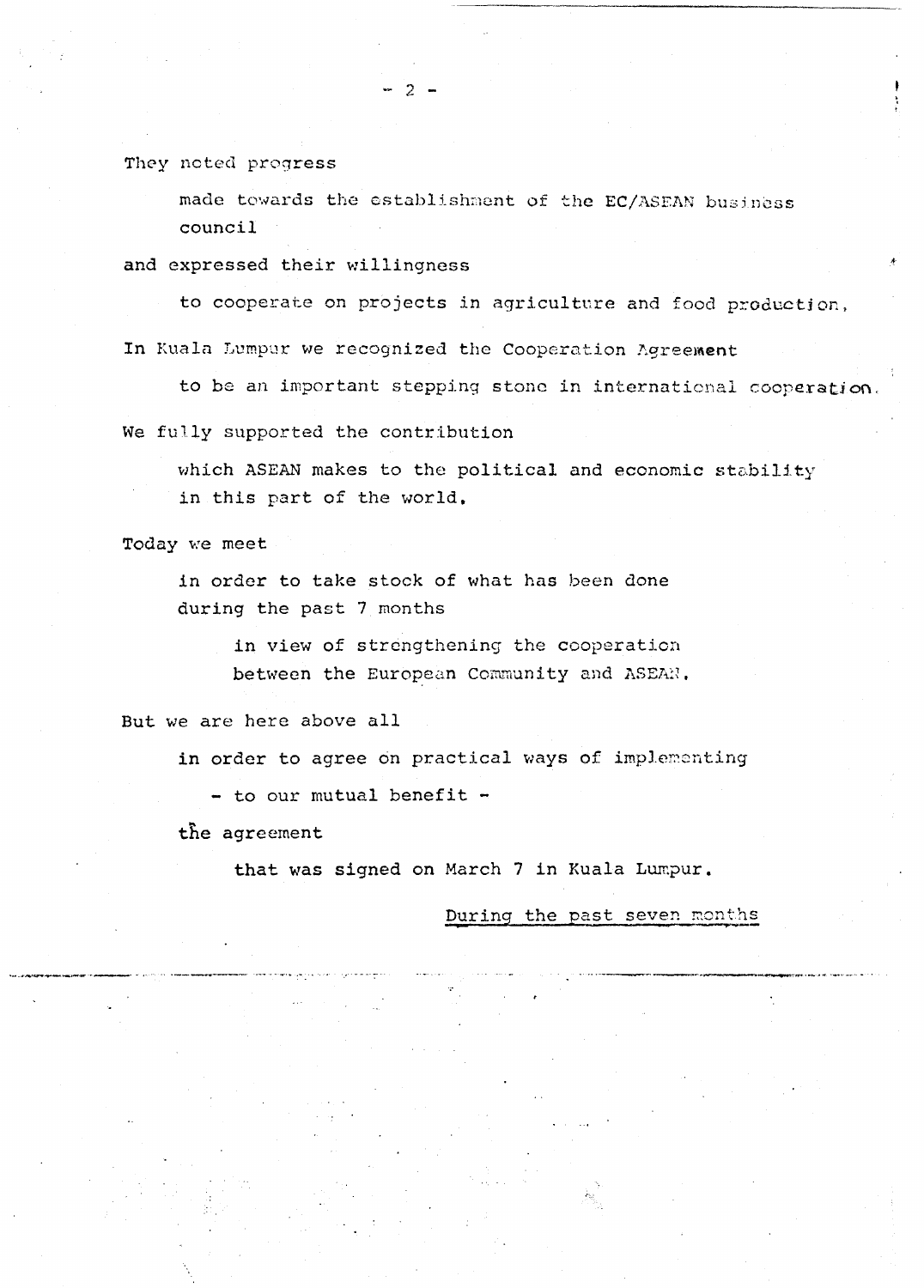During the past seven months

we unfortunately all witnessed no improvement in the political and economic climate of the world,

The two major political issues

with which we were confronted in Kuala Lumpur

- invasion of Afghanistan and Kambodia  $\sim$ 

are still with us unsolved.

We profoundly regret this.

In addition,

new crises have clouded the horizon in the Middle East where the tensions and hostilities continue to shake the world.

Nor has the world become brighter

if we look at the economic scene.

The 1979 increase in the oil price continues to take its toll,

The oil price is now ten times higher

than it was before the first oil crisis in September 1973.

No other commodity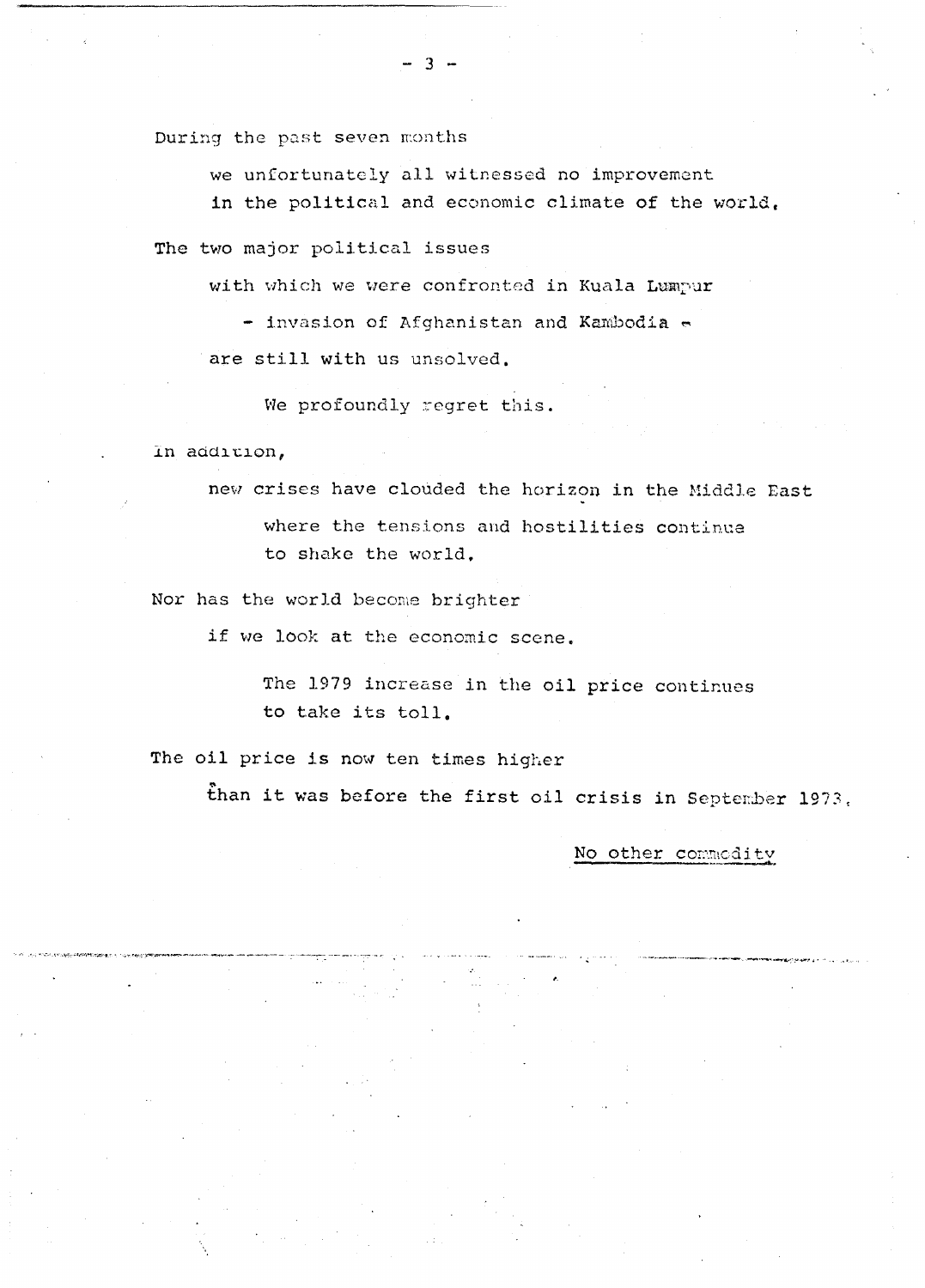No other commodity has ever known a steeper price increase in such a short period of time.

All oil importing countries,

rich or poor,

feel the crunch of the oil bill,

The balance of payments problems of many poor countries

create major strains

for the continuation of their development programmes

and their urgently necessary economic growth.

The international financial system is coming under increasing pressure.

How long will the private banking institutions

in Europe, in the USA and in Japan

be willing and financially able

to recycle the annual OPEC payments surplusses

which might be in the order of 125 billion Dollars in each of the years 1980 to 1985?

The world economic crisis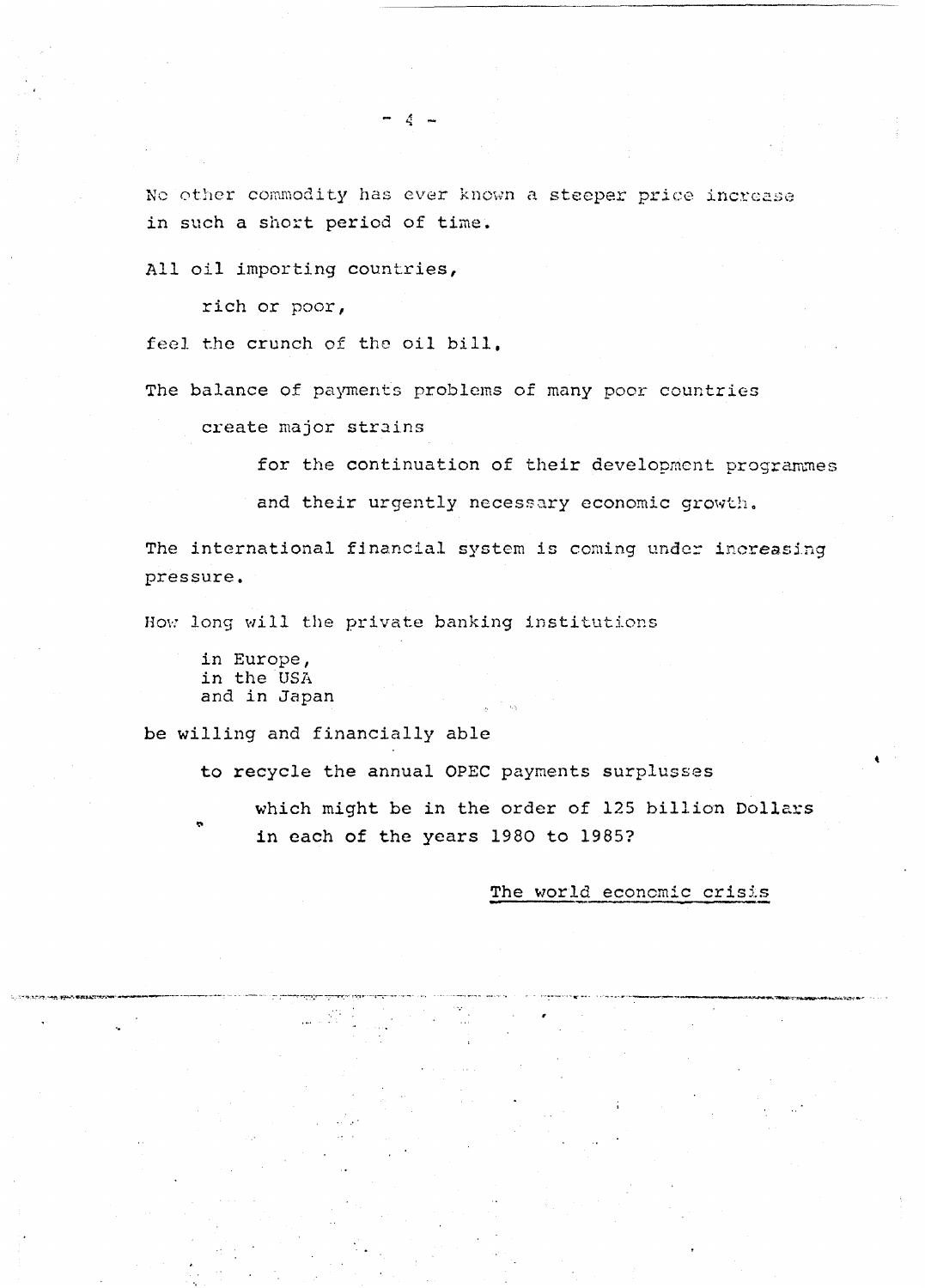The world economic crisis

has also severely hit the European Economic Community. Economic growth

has practically come to a standstill.

Industrial production

is either stagnating

or in certain Member Countries falling as drastically as in the years 1929 to 1931.

Unemployment

has reached an unprecedented peak

of more than 7 million

or about 7 % of the civilian labour force.

### Our budgets

have come under most severe strain

as a consequence

- of stagnating tax revenues

- and increasing expenditures for unemployment benefits

- and structural adjustment.

#### The Community's balance of payments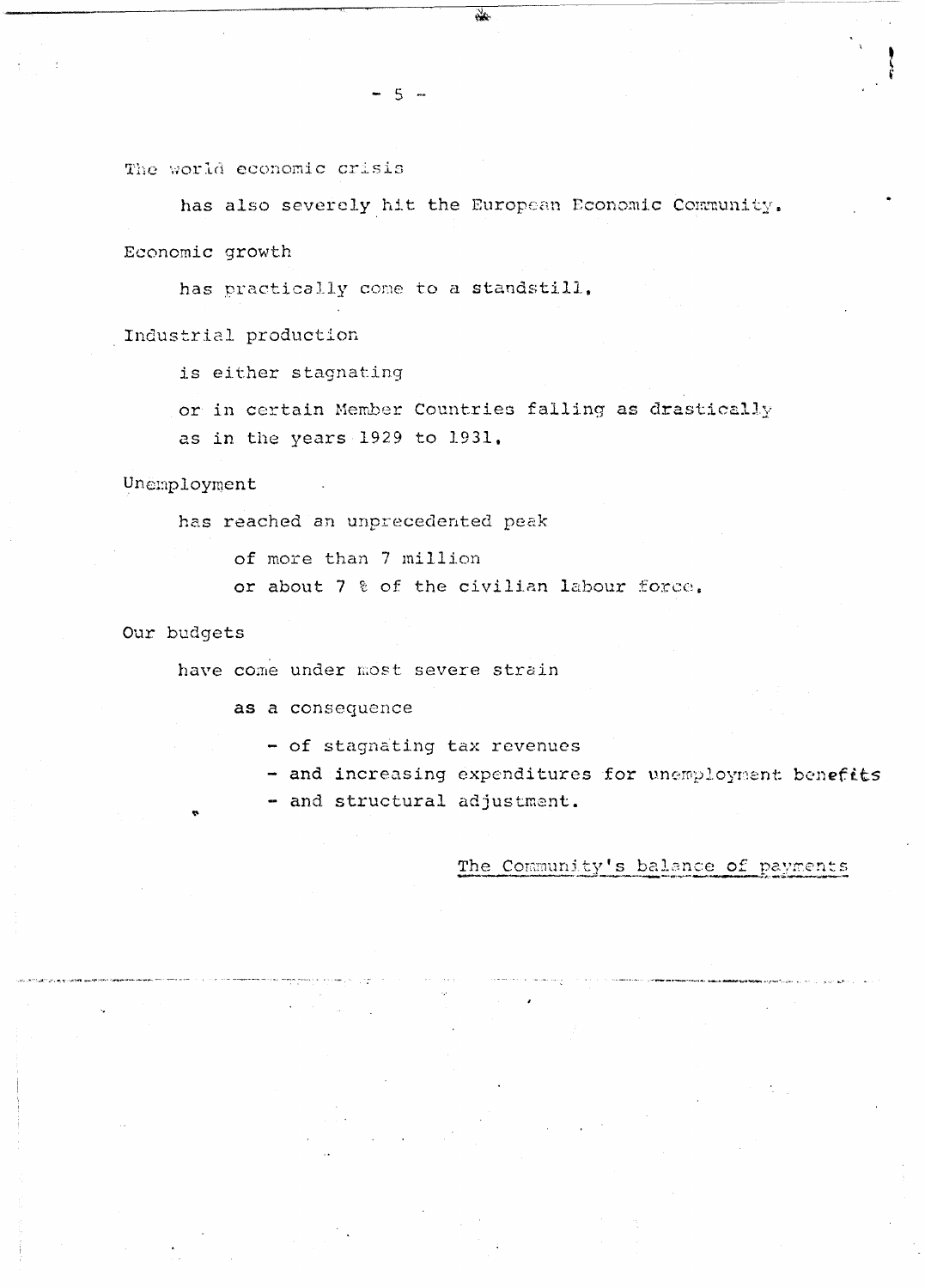The Community's balance of payments deficit

- 6 -

will reach an all-time record

of almost 50 billion Dollars in 1979.

Our inflation rate of 12 %

will be higher than ever before,

except in 1975.

Our industries

are undergoing major pressures

because of slackening internal demand and increased competition from third countries,

both industrialized and newly industrialized.

These severe economic difficulties

have created a generally protectionist mood in large segments of our industry.

This is only natural given the circumstances,

Under these conditions it is a remarkable achievement

that the Community (as well as other industrialized countries) have so far courageously resisted the protectionist pressures coming both from business and also from the labour unions.

I must underline here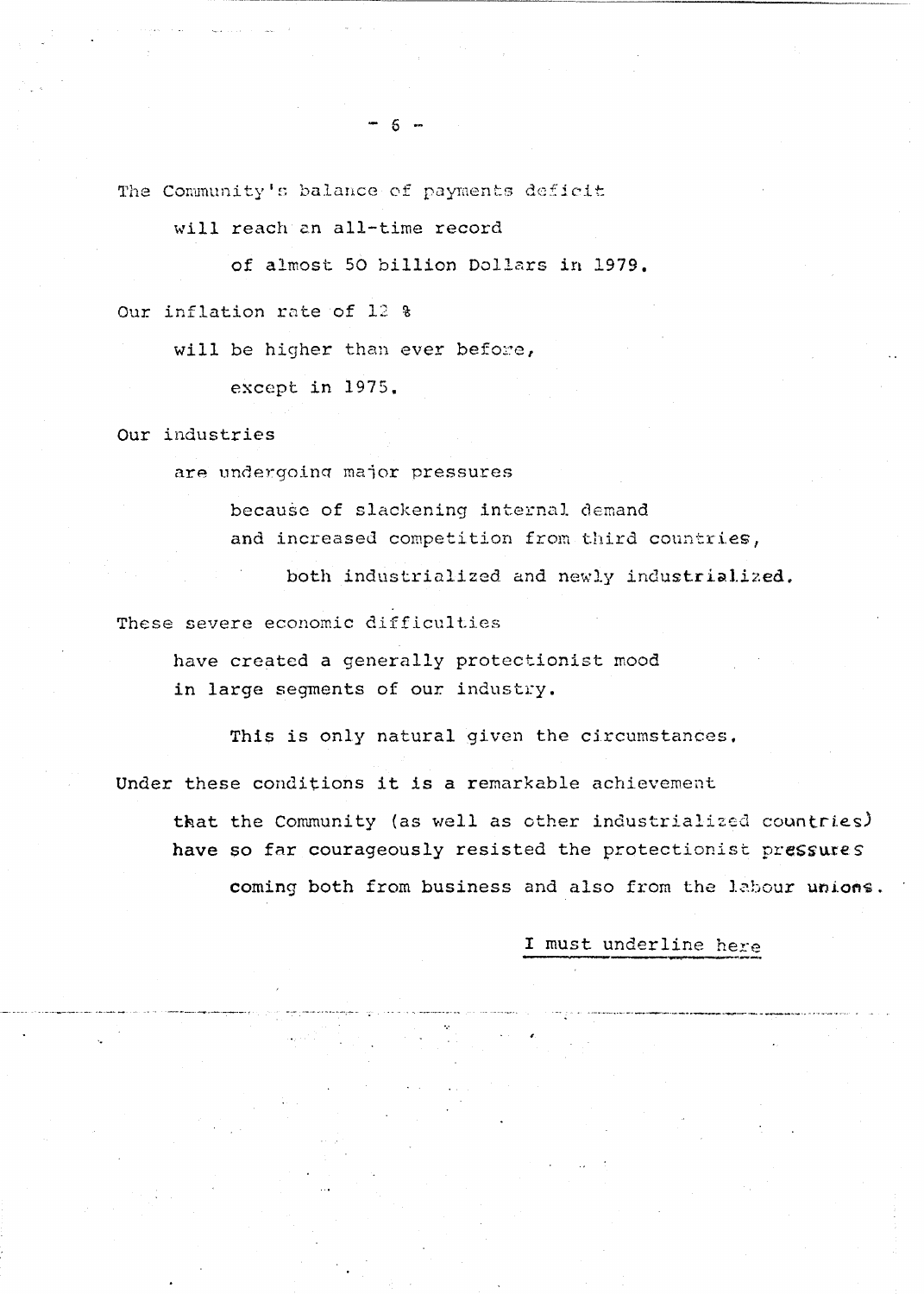I must underline here very clearly

that despite all pressure

to which we are daily exposed,

 $-7 -$ 

there have been taken, in fact, no protectionist measures by the Community restricting exports of ASEAN countries.

On the contrary,

following the multilateral trade negotiations,

the Community has proceeded with a first lowering of the duties according to the agreed schedule.

Three days ago

the Community has further agreed

to extend its scheme of generalized tariff preferences

in favour of developing countries for another 10 year period.

Again the Community has been the first among industrial countries to have taken such a commitment

despite its present economic difficulties.

The Community will continue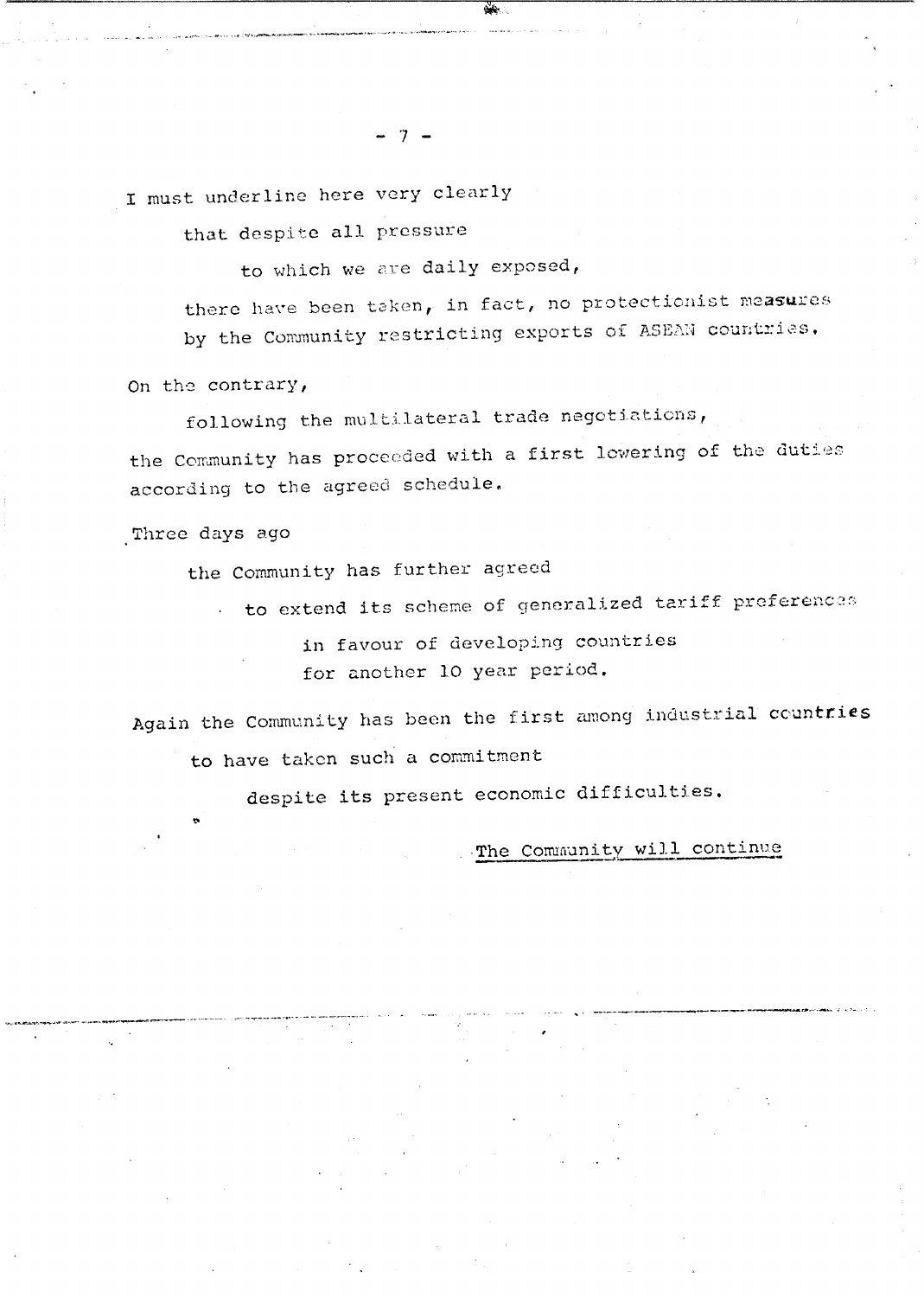The Community will continue

to offer the benefit of its GSP system

 $8 -$ 

to all developing countries

whatever their level of industrial development. This should be considered

as a major gesture on the part of the Community to ASEAN and some other relatively advanced developing countries.

However,

let me also say quite frankly.

that further improvements of the Community's GSP are not very likely to be forthcoming

as long as our economic difficulties persist.

I hope

that you will appreciate the great effort

which the Community undertook

in renewing its preference scheme beyond the initial 10 year period

and thereby setting again an example for other industrialized countries.

There is no doubt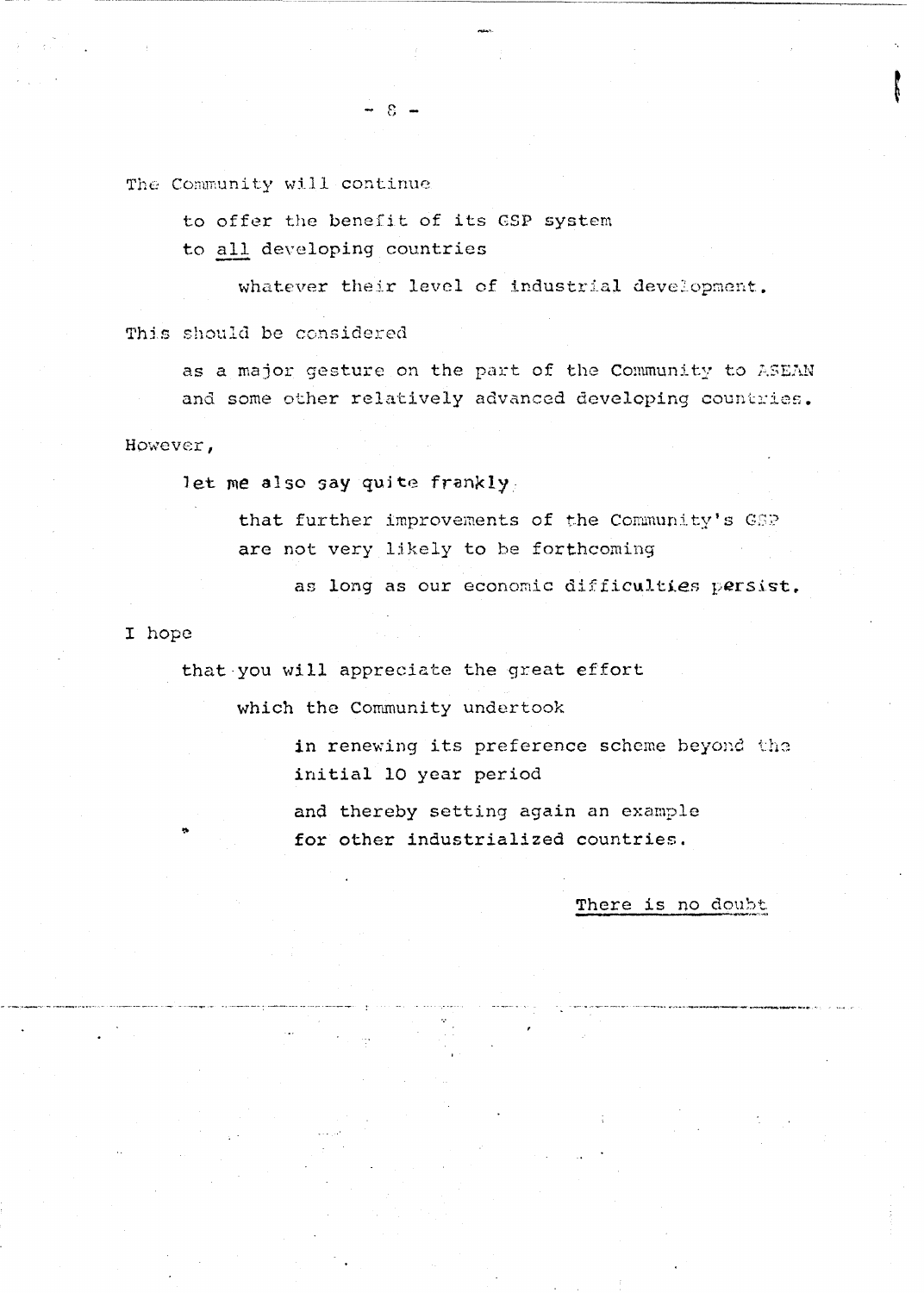There is no doubt

that ASEAN has been among the major beheficiaries of the Community's preference scheme.

The favourable access

which it allows to the Community market

has no doubt been instrumental

in the quadrupling of ASEAN's exports of manufactures to the Community since 1973.

Today,

the manufactures

- not raw materials -

constitute ASEAN's major exports to the Community.

I know that there have recently been difficulties

related to ASEAN exports of textiles into the Community.

But here again

I cannot but recall the enormous growth of textile imports from the ASEAN countries.

÷. In 1979 Community imports were eleven times higher than in 1973.

Thanks to that extraordinary development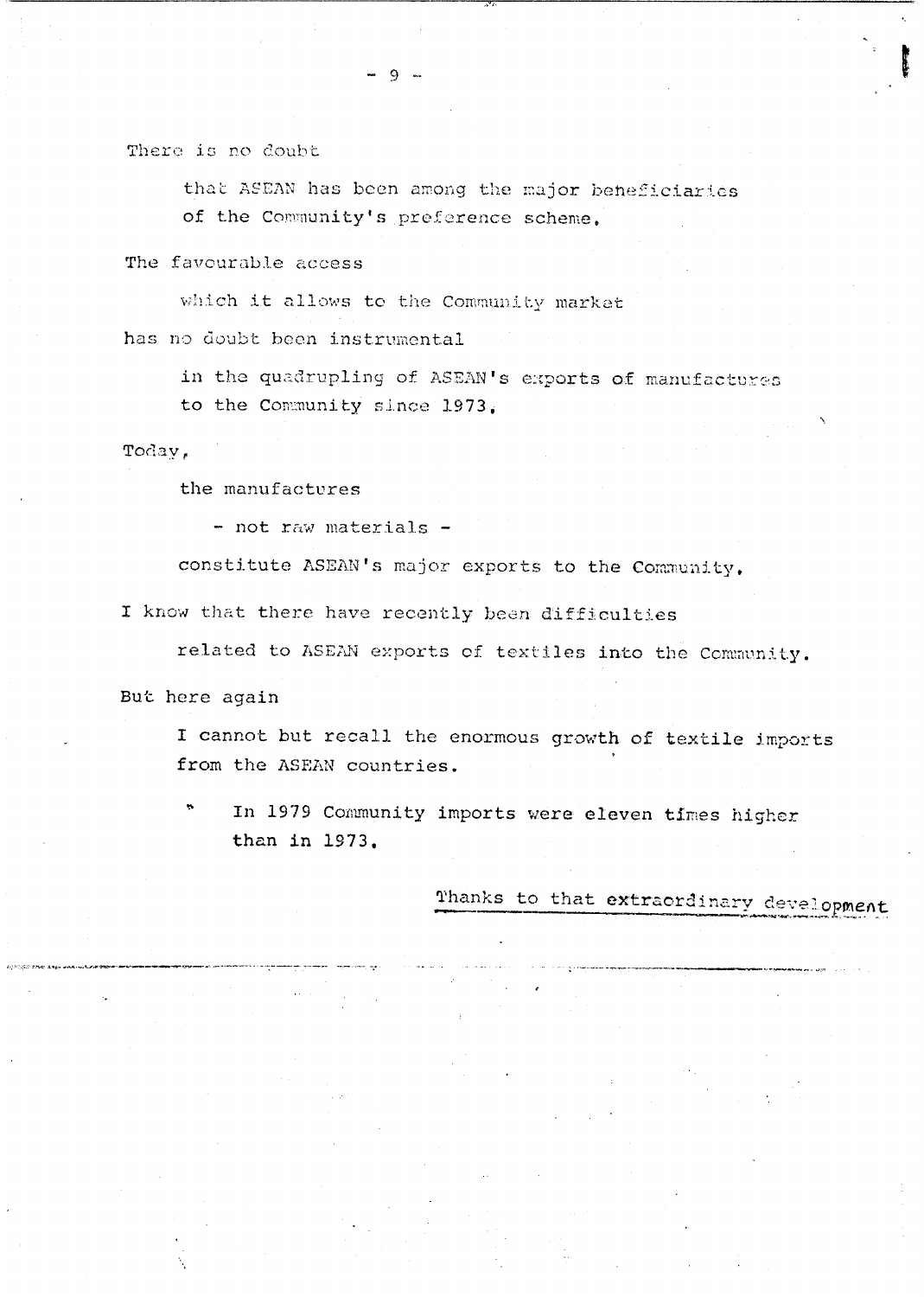Thanks to that extraordinary development

textiles had become the fifth largest item in Community imports from ASEAN  $(476$  Million US  $\AA$ ).

 $-10 -$ 

In 1980 growth of Community textile imports from ASEAN continues rather rapidly.

We expect total imports to be some 10 % higher than in 1979.

This is far more

than the 6 % annual growth rate of imports

fixed under the Multi Fibre Agreement.

Our textile industry

is one of the hardest hit

by the present economic crisis.

Consumption of textiles in the Community stagnates largely

because the increasing share of energy related expenditures,

As imports continue to grow

our industry is forced to cut back production,

In principle we do favour this process

which we consider to be part of the new international division of labour.

However, we should all be aware

---------------------------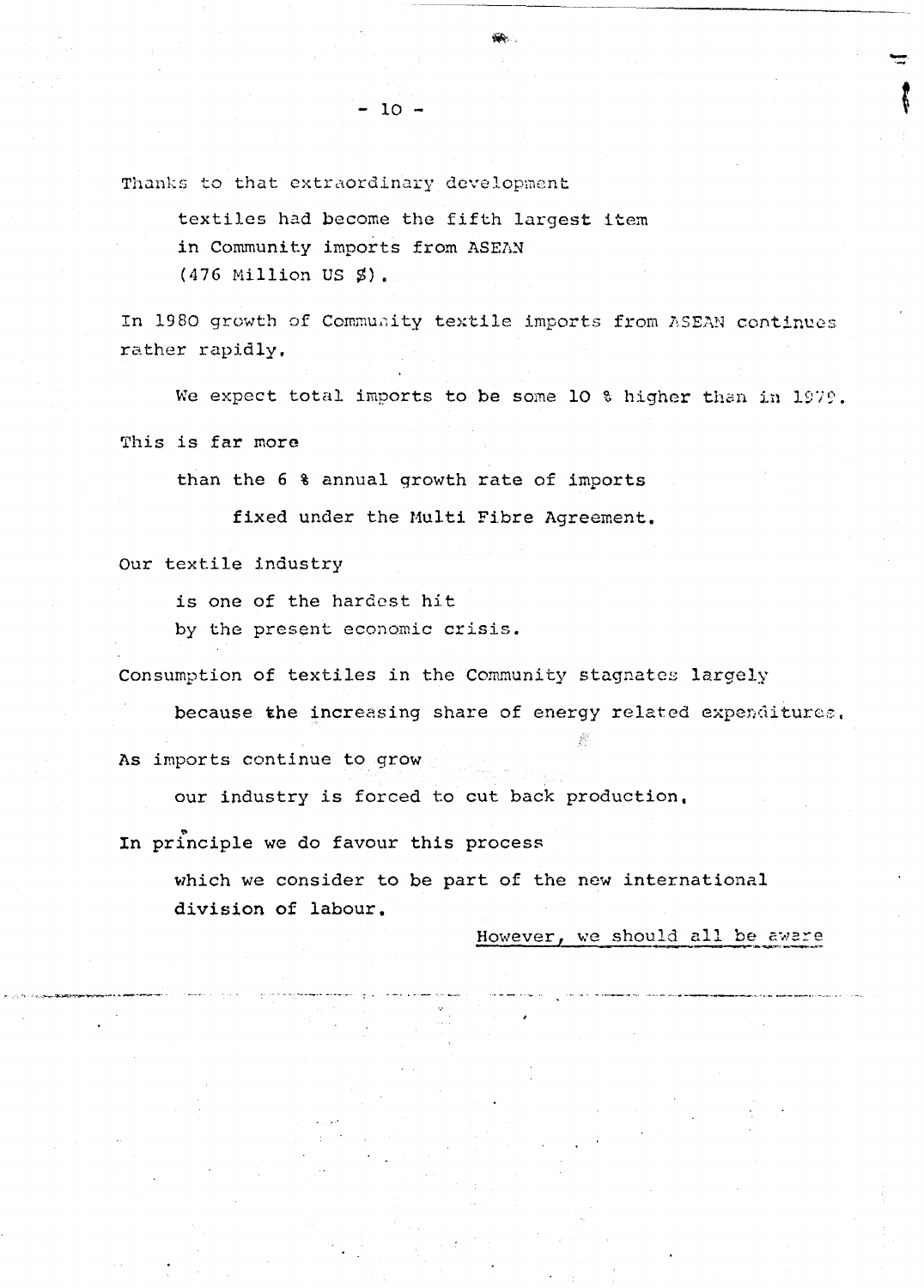$-12 -$ 

However, we should all be aware

that there are limits to the pace

at which industrial restructuring is able to take place. The Community will, therefore, most probably

have to ask for a renewal of the Multi Fibre Agreement

which expires at the end of next year.

We hope

that during the forthcoming negotiations

we can count on the support of the ASEAN countries,

Looking at the trade development in general,

we observe the continuation of the dynamic pattern even in Community imports from ASEAN in the first half of 1980

were 38 % above the level of the first six months 1979,

During the same period,

EEC exports to ASEAN progressed only by 19 %.

This confirms the development

towards an increasing trade imbalance between the Community and ASEAN

that we observe since 1976.

#### In 1980 ASEAN might register

 $\mathcal{S}^{\mathcal{C}^{\mathcal{P} \mathcal{T}} \mathcal{S}}_{\mathbf{a}}$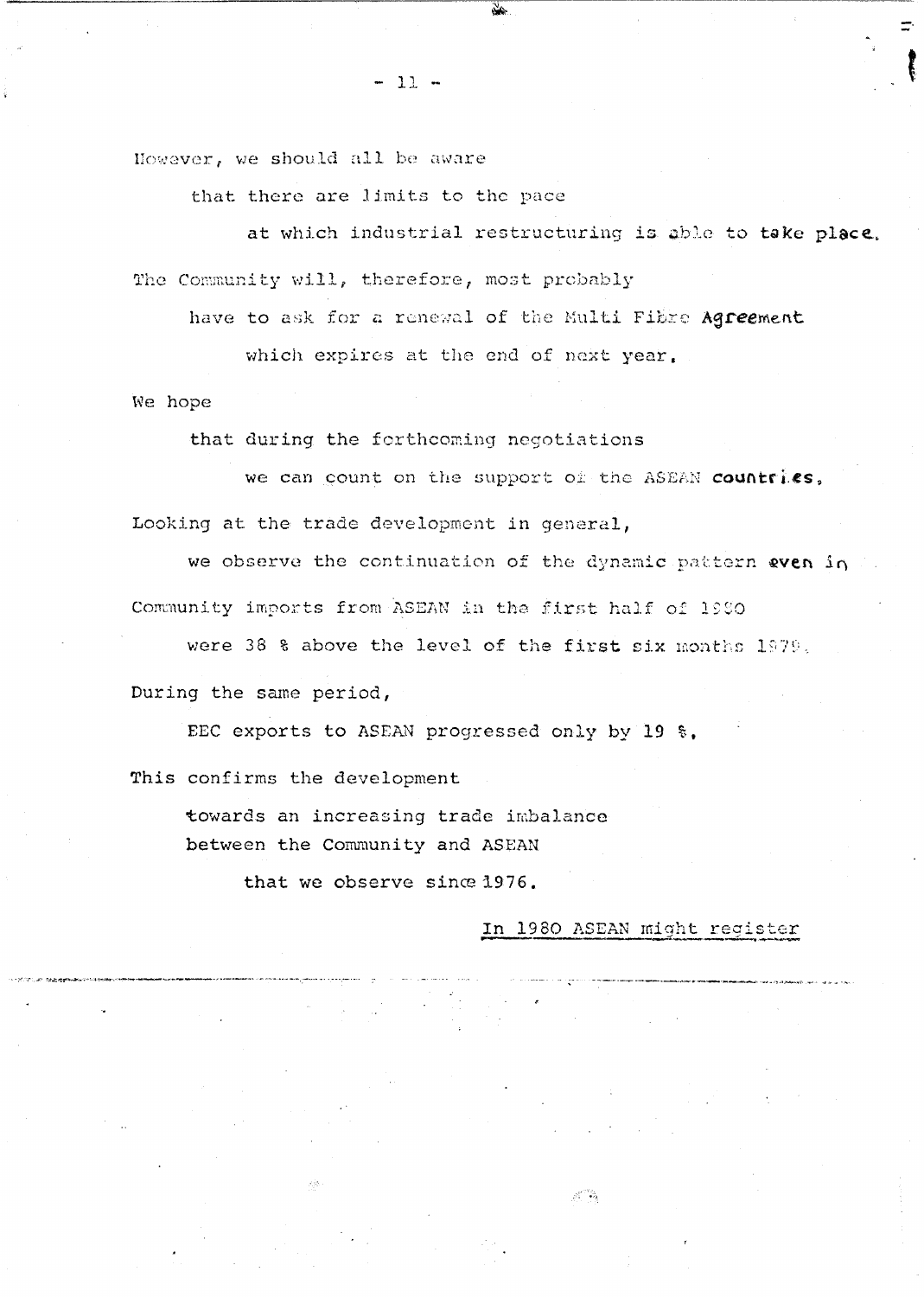In 1980

ASEAN might register a trade surplus of 3.5 billion US \$ with the Community,

ΔÁ.

compared to 1 billion \$ in 1979

 $-12 -$ 

and less than 0.4 billion \$ in 1978.

I do by no means want to dramatize this evolution.

But we should be aware of it.

Certainly a trade deficit in that magnitude

can hardly reflect protectionist policies on the part of the Community.

It is also encouraging to note

that despite its budgetary problems

the Community has decided this week

to increase the budgetary appropriations for development aid to countries in Asia and Latin America.

Since the beginning of that aid programme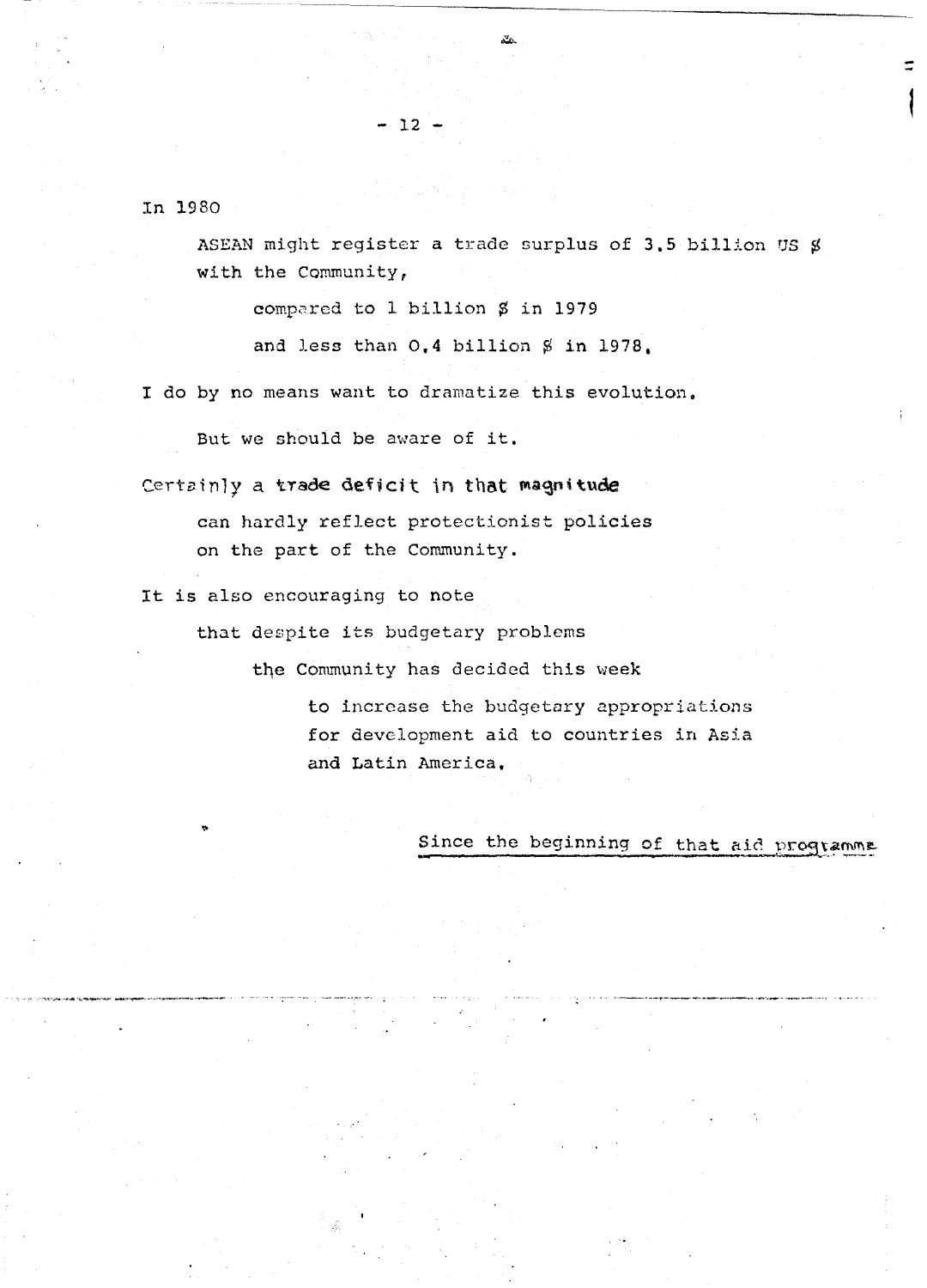Community funds committed to ASEAN have increased

from mere 1.5 Million Dollars in 1976 to 38 Million Dollars in 1980.

We hope that we shall be able

to provide for a further increase of Community financial aid in 1981.

As to Community aid for trade promotion

I can also assure you

that following your requests

there will be a further increase.

Here again ASEAN is the main beneficiary of the Community programme.

Finally, I can also announce our intention

to continue our food aid programme to those ASEAN countries

who are still in a difficult food situation.

This - combined with the financial aid for agricultural projects . should help

to further improve the food supply to your rising population.

++++++

I stress these points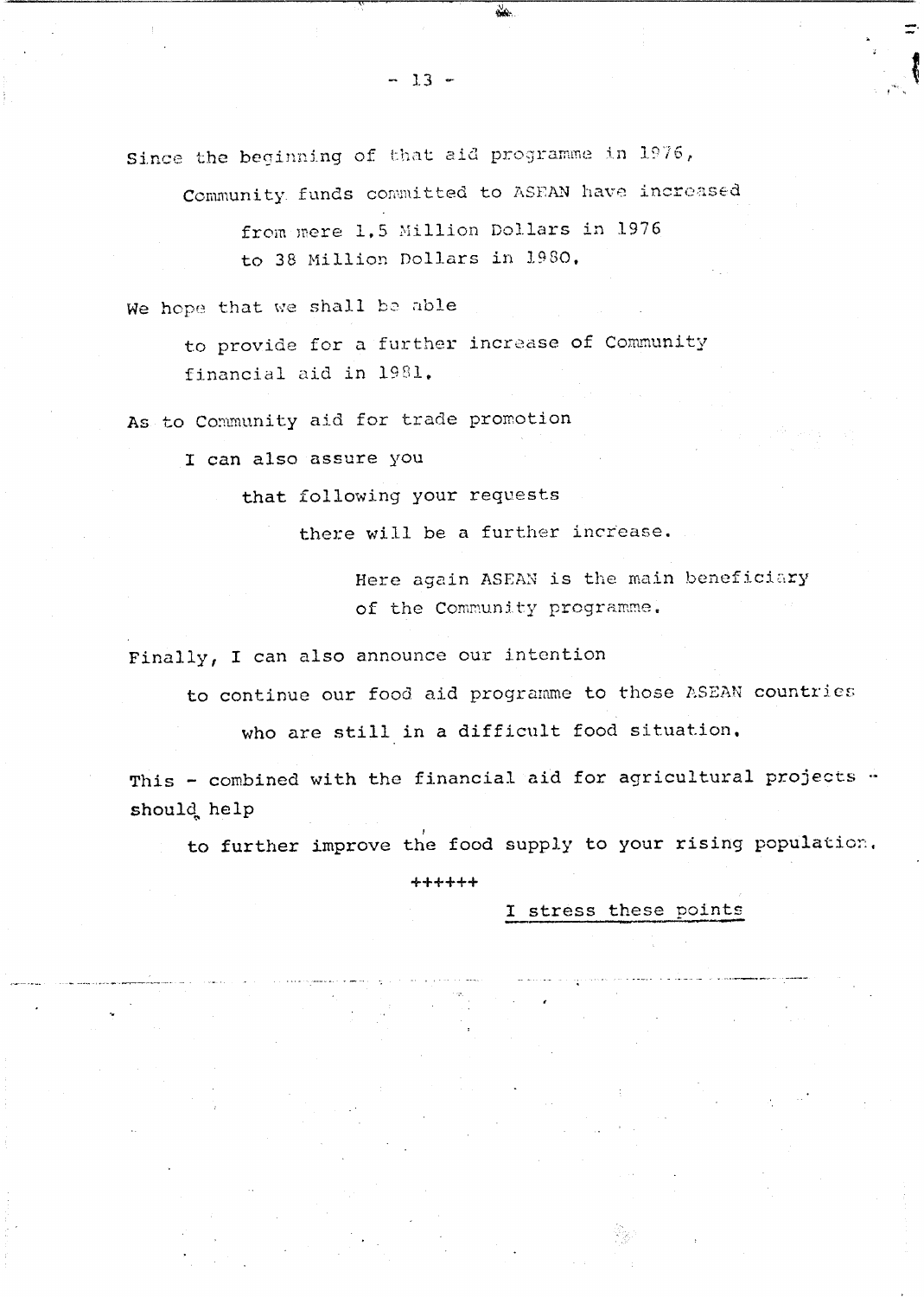I stress these points

in order to demonstrate

that the Community is determined

 $-14 -$ 

to promote economic development in the ASEAN region.

both by keeping access to the Community market as open as possible

and by assisting your development programmes through public financial resources.

Community action may fall short of your expectations,

especially as far as financing industrial ASEAN projects are concerned.

However, such financing

seems to be beyond the scope of traditional official development assistance.

For such projects

we should rather consider financing through private banking sources or through semi-official banking sources within the Community and in the OPEC countries.

We are, however, willing

to play a catalyst role

if you so desire and if we can do so.

As governments and officials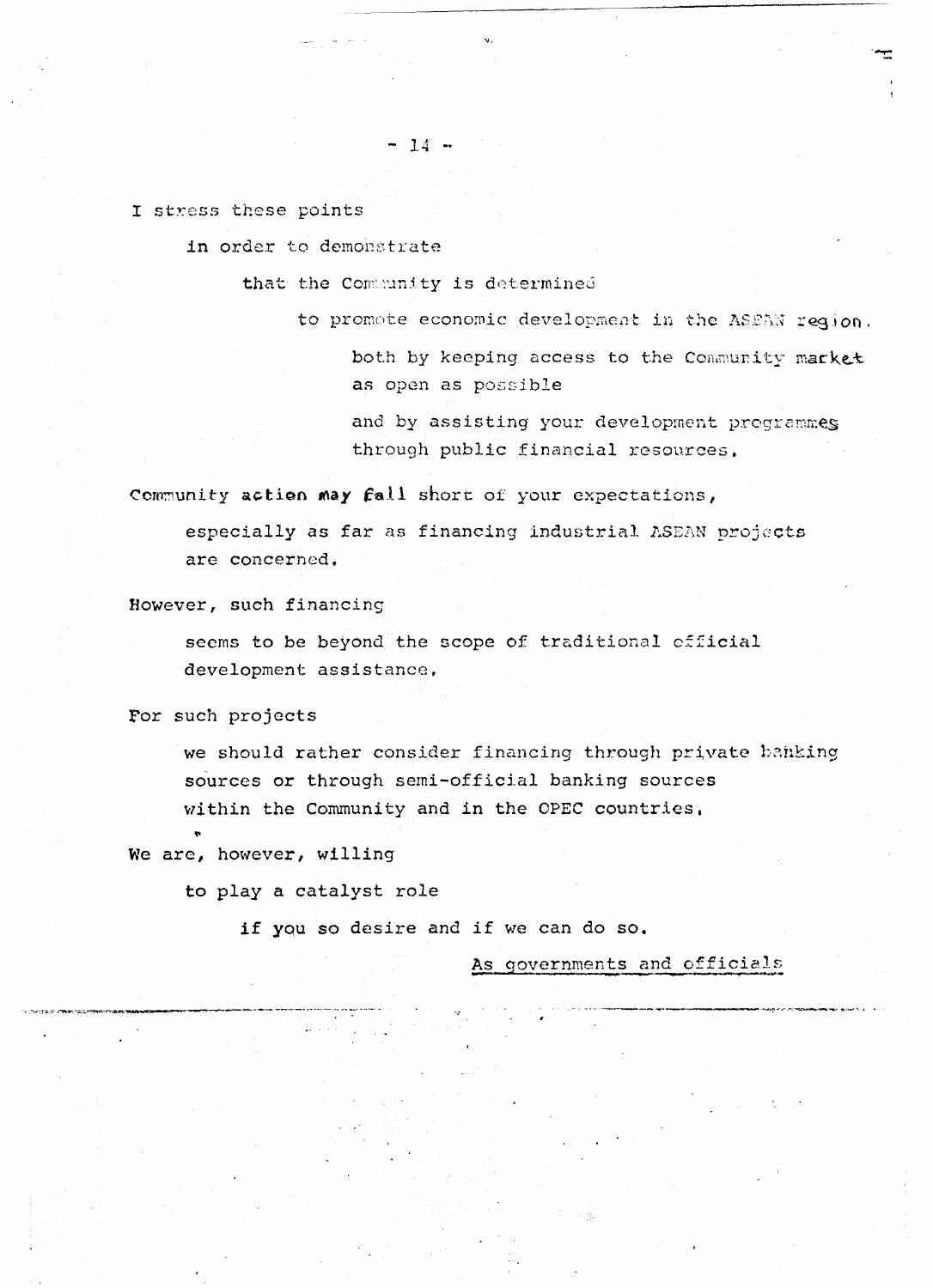As governments and officials we can do no more

than lay the ground work and create the conditions

 $\mathcal{N}_{\mathcal{N}}$ 

in which private operators should become active. Both the ASEAN countries and the Community

essentially rely on the private sector for carrying out business.

> That is why we encourage as many business contacts as possible between ASEAN and the European Community.

we put great hope in the EEC/ASEAN business council. There will be a first visit of the European business side to your region in the next few weeks

and we hope

an informal meeting of major businessmen interested in reciprocal trade and investment could be arranged in Brussels by the middle of next year.

We also note with satisfaction

that a European mission from the mining sector will tour your countries in the very near future.

#### We have taken good note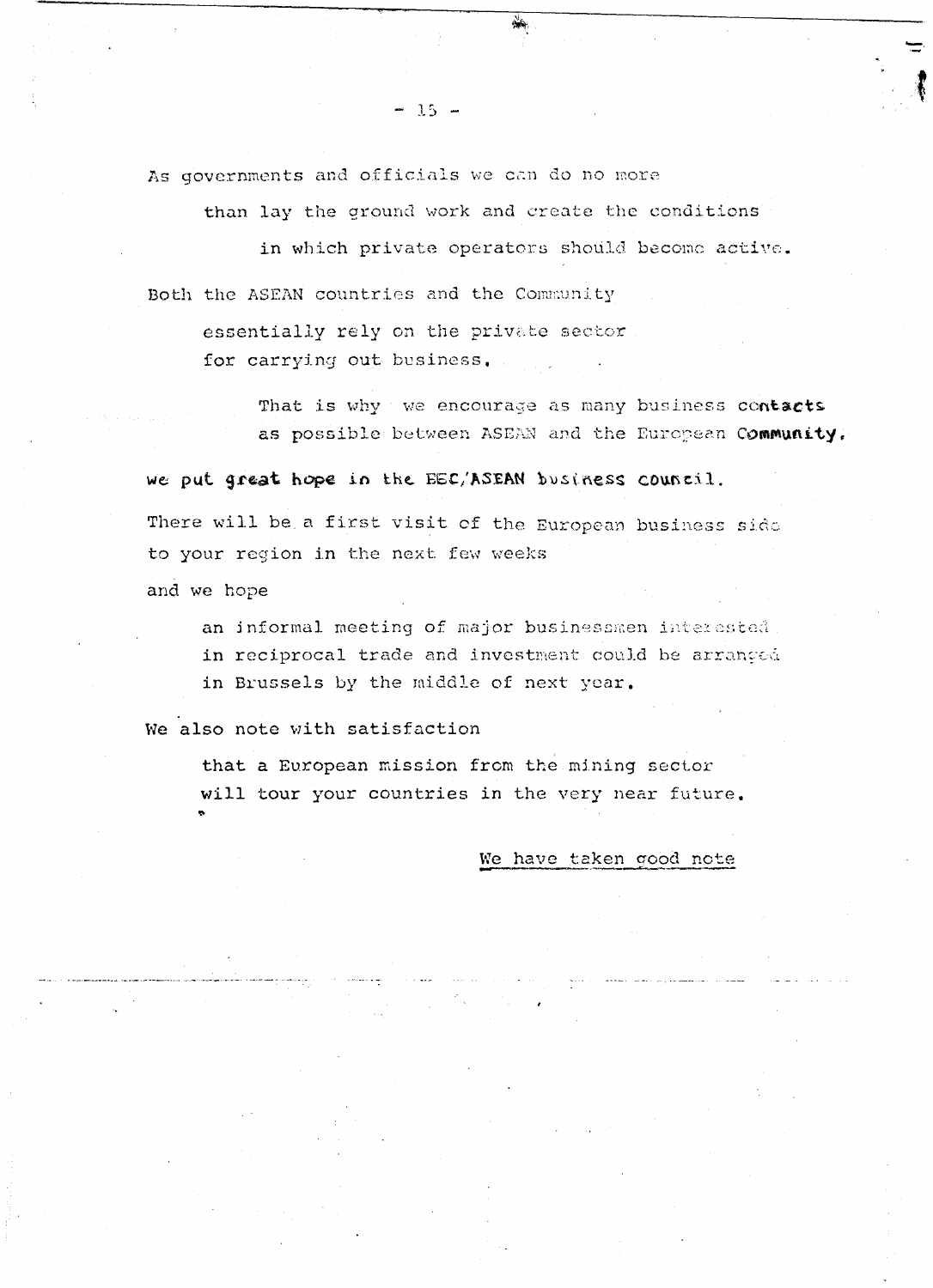We have taken good note

of your interest in further investment tours from European operators

and we also think

that a further business conference

similar to the Djakarta conference, but specialized in certain fields,

might usefully be organized in 1982,

We are confident

that there is much more scope for cooperation between the two regions.

Such cooperation should in principle embrace all economic activities

as is spelled out in the cooperation agreement.

The Community is willing

to play its part

in encouraging such mutual cooperation to the best of its possibilites.

Let me, therefore, conclude